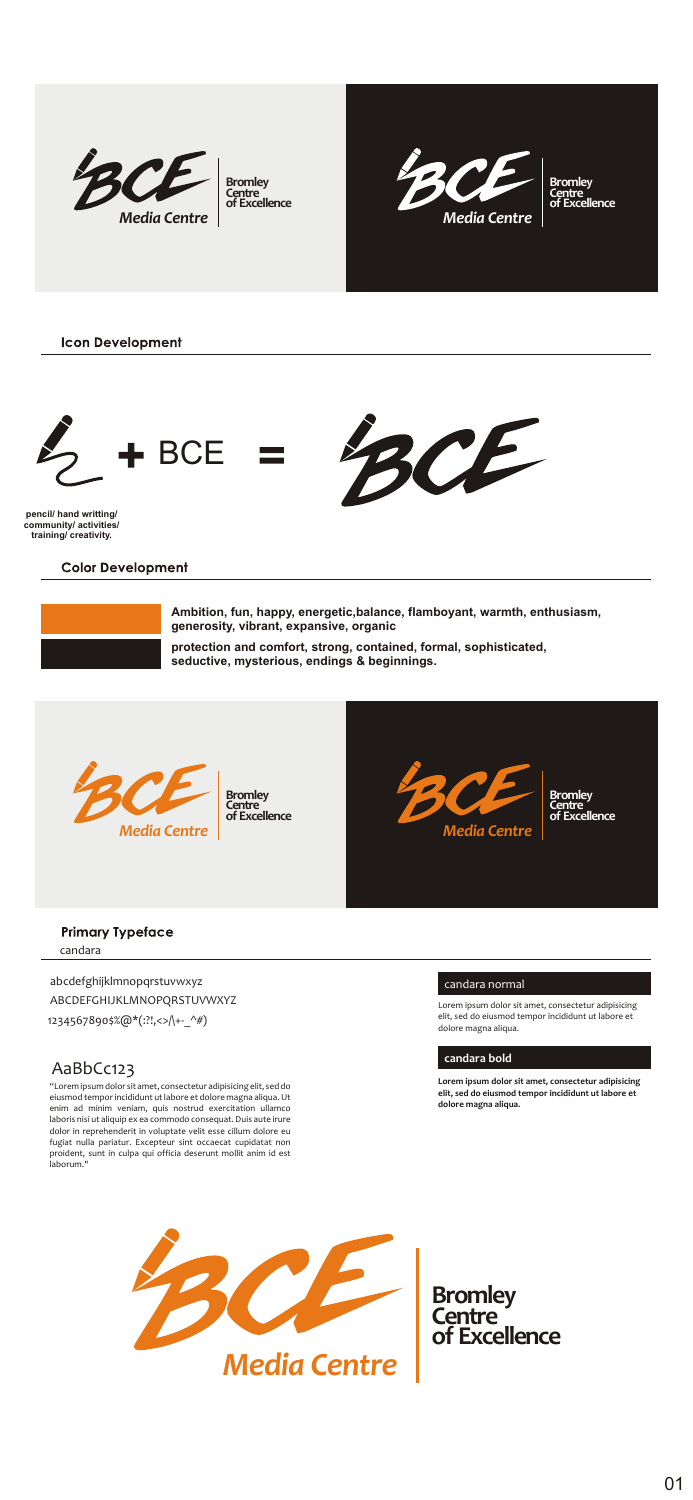







**light bulb/ community/ activities/ training/ creativity.**

Color Development

**Cheeriness, joy, action,optimism, happiness, idealism, summer, hope, imagination, sunshine, philosophy, youth,**

**protection and comfort, strong, contained, formal, sophisticated,** 

**seductive, mysterious, endings & beginnings.**







## Primary Typeface

entury gothi

abcdefghijklmnopqrstuvwxyz

ABCDEFGHIJKLMNOPQRSTUVWXYZ 1234567890\$%@\*(:?!,<>/\+-\_^#)

## AaBbCc123

"Lorem ipsum dolor sit amet, consectetur adipisicing elit, sed do eiusmod tempor incididunt ut labore et dolore magna aliqua. Ut enim ad minim veniam, quis nostrud exercitation ullamco laboris nisi ut aliquip ex ea commodo consequat. Duis aute irure dolor in reprehenderit in voluptate velit esse cillum dolore eu<br>fugiat nulla proident, Excepteur sint occaecat<br>cupidatat non proident, sunt in culpa qui officia<br>deserunt mollit animalis sullature."

### arial normal

### **arial bold**

**Lorem ipsum dolor sit amet, consectetur adipisicing elit, sed do eiusmod tempor incididunt ut labore et dolore magna aliqua.**



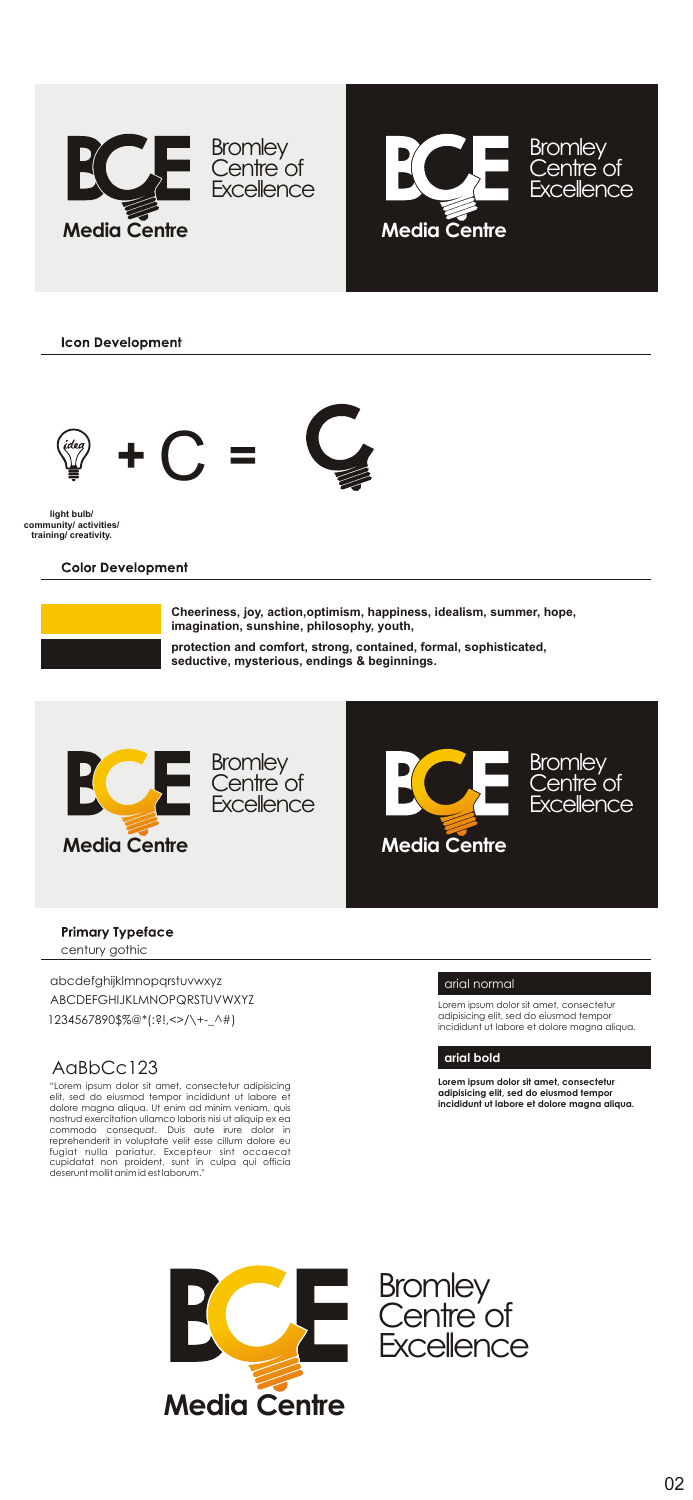





Color Development

**Truth, healing, tranquility, stability,peace, harmony, wisdom, trust, calm, confidence, protection, security, loyalty Cheeriness, joy, action,optimism, happiness, idealism, summer, hope, imagination, sunshine, philosophy, youth,**





# Primary Typeface

franklin gothic

abcdefghijklmnopqrstuvwxyz

ABCDEFGHIJKLMNOPQRSTUVWXYZ 1234567890\$%@\*(:?!,<>/\+-\_^#)

# AaBbCc123

stavnoś krepo koládzetat klase stali se napravina (krepo)<br>politika (zakladajúcia zakladajúcia politika)<br>klasky stalidajúcia nazovaná nemenjali Dán politika<br>dalo je neprhenání (z mladale velil manus) koládzi na<br>halal vala n

franklin gothic normal

franklin gothic bold

Lorem ipsum dolor sit amet, consectetur adipisicing elit, sed do eiusmod tempor incididunt ut labore et